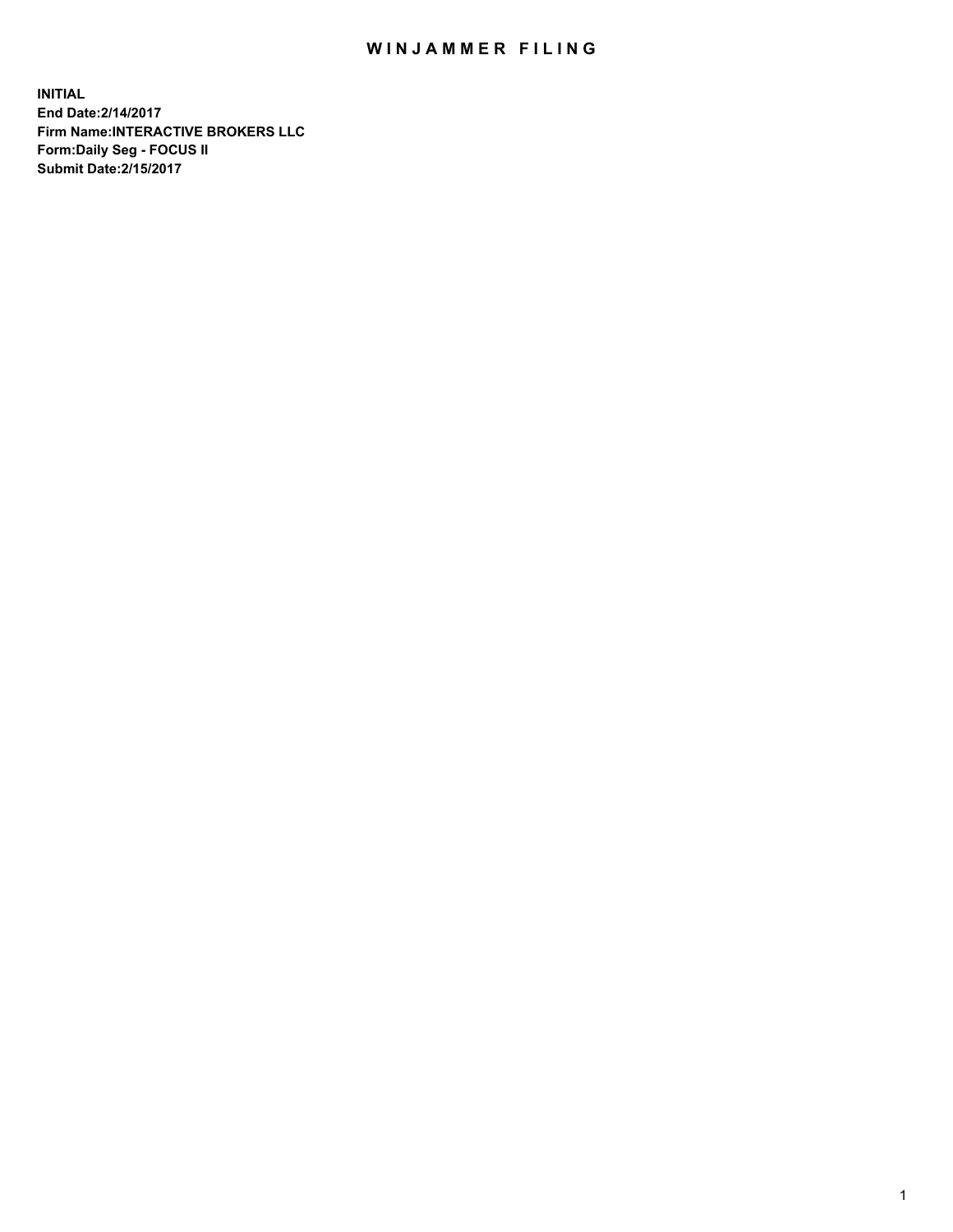## **INITIAL End Date:2/14/2017 Firm Name:INTERACTIVE BROKERS LLC Form:Daily Seg - FOCUS II Submit Date:2/15/2017 Daily Segregation - Cover Page**

| Name of Company<br><b>Contact Name</b><br><b>Contact Phone Number</b><br><b>Contact Email Address</b>                                                                                                                                                                                                                          | <b>INTERACTIVE BROKERS LLC</b><br><b>James Menicucci</b><br>203-618-8085<br>jmenicucci@interactivebrokers.c<br>om |
|--------------------------------------------------------------------------------------------------------------------------------------------------------------------------------------------------------------------------------------------------------------------------------------------------------------------------------|-------------------------------------------------------------------------------------------------------------------|
| FCM's Customer Segregated Funds Residual Interest Target (choose one):<br>a. Minimum dollar amount: ; or<br>b. Minimum percentage of customer segregated funds required:%; or<br>c. Dollar amount range between: and; or<br>d. Percentage range of customer segregated funds required between:% and%.                          | $\overline{\mathbf{0}}$<br>0<br>155,000,000 245,000,000<br>0 <sub>0</sub>                                         |
| FCM's Customer Secured Amount Funds Residual Interest Target (choose one):<br>a. Minimum dollar amount: ; or<br>b. Minimum percentage of customer secured funds required:%; or<br>c. Dollar amount range between: and; or<br>d. Percentage range of customer secured funds required between: % and %.                          | $\overline{\mathbf{0}}$<br>0<br>80,000,000 120,000,000<br>0 <sub>0</sub>                                          |
| FCM's Cleared Swaps Customer Collateral Residual Interest Target (choose one):<br>a. Minimum dollar amount: ; or<br>b. Minimum percentage of cleared swaps customer collateral required:% ; or<br>c. Dollar amount range between: and; or<br>d. Percentage range of cleared swaps customer collateral required between:% and%. | $\overline{\mathbf{0}}$<br>$\overline{\mathbf{0}}$<br>0 <sub>0</sub><br><u>00</u>                                 |

Attach supporting documents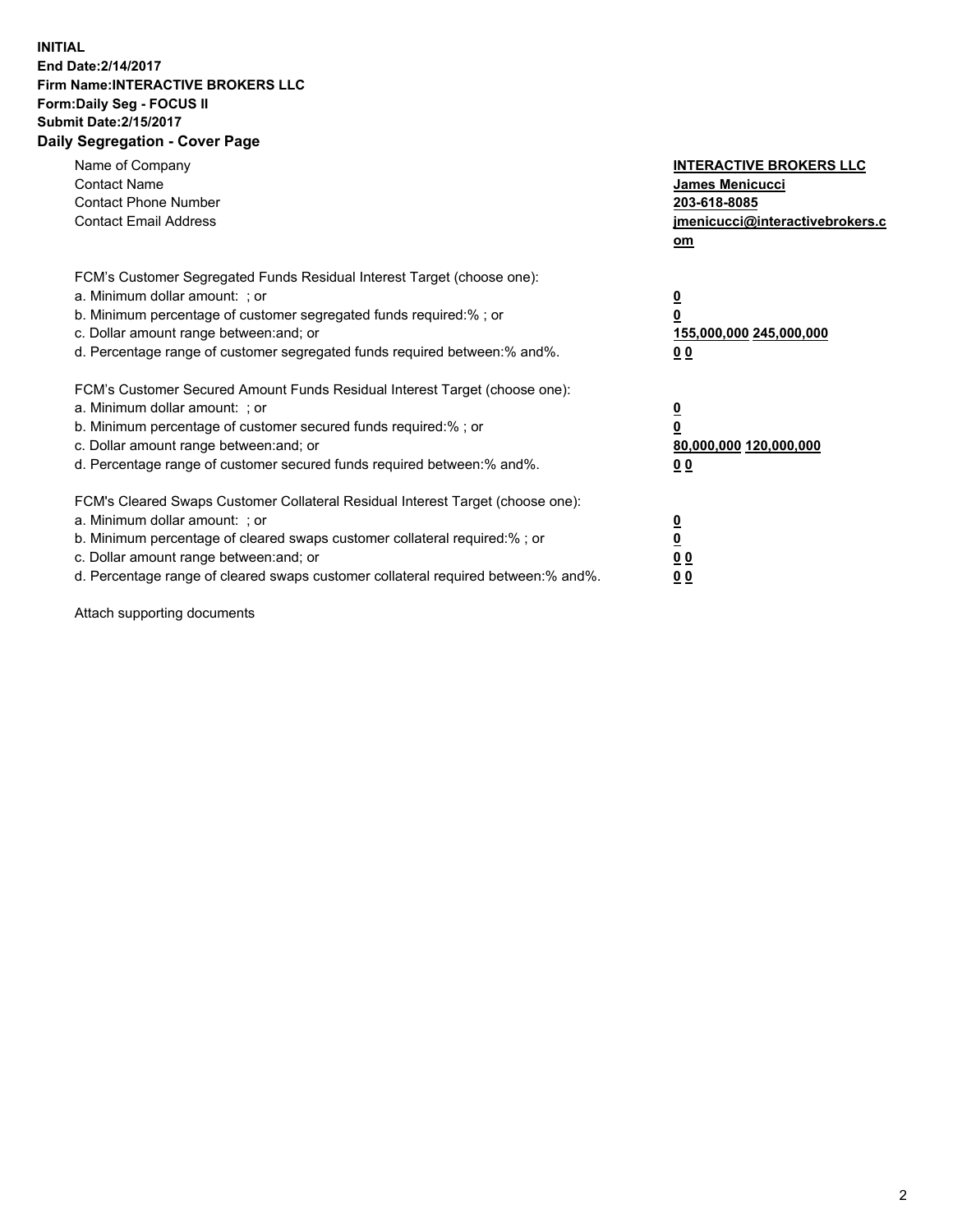## **INITIAL End Date:2/14/2017 Firm Name:INTERACTIVE BROKERS LLC Form:Daily Seg - FOCUS II Submit Date:2/15/2017**

|     | Supmit Date:2/15/2017<br><b>Daily Segregation - Secured Amounts</b>                                          |                                         |
|-----|--------------------------------------------------------------------------------------------------------------|-----------------------------------------|
|     |                                                                                                              |                                         |
|     | Foreign Futures and Foreign Options Secured Amounts                                                          |                                         |
|     | Amount required to be set aside pursuant to law, rule or regulation of a foreign                             | $0$ [7305]                              |
|     | government or a rule of a self-regulatory organization authorized thereunder                                 |                                         |
| 1.  | Net ledger balance - Foreign Futures and Foreign Option Trading - All Customers<br>A. Cash                   | 342,224,888 [7315]                      |
|     | B. Securities (at market)                                                                                    | $0$ [7317]                              |
| 2.  | Net unrealized profit (loss) in open futures contracts traded on a foreign board of trade                    | 12,836,866 [7325]                       |
| 3.  | Exchange traded options<br>a. Market value of open option contracts purchased on a foreign board of trade    | 159,523 [7335]                          |
|     | b. Market value of open contracts granted (sold) on a foreign board of trade                                 | -34,551 [7337]                          |
| 4.  | Net equity (deficit) (add lines 1.2. and 3.)                                                                 | 355,186,726 [7345]                      |
| 5.  | Account liquidating to a deficit and account with a debit balances - gross amount                            | 61,343 [7351]                           |
|     | Less: amount offset by customer owned securities                                                             | 0 [7352] 61,343 [7354]                  |
| 6.  | Amount required to be set aside as the secured amount - Net Liquidating Equity<br>Method (add lines 4 and 5) | 355,248,069 [7355]                      |
| 7.  | Greater of amount required to be set aside pursuant to foreign jurisdiction (above) or line                  | 355,248,069 [7360]                      |
|     | 6.                                                                                                           |                                         |
|     | FUNDS DEPOSITED IN SEPARATE REGULATION 30.7 ACCOUNTS                                                         |                                         |
| 1.  | Cash in banks                                                                                                |                                         |
|     | A. Banks located in the United States                                                                        | 13,500,000 [7500]                       |
|     | B. Other banks qualified under Regulation 30.7                                                               | 0 [7520] 13,500,000 [7530]              |
| 2.  | Securities                                                                                                   |                                         |
|     | A. In safekeeping with banks located in the United States                                                    | 394, 151, 360 [7540]                    |
|     | B. In safekeeping with other banks qualified under Regulation 30.7                                           | 0 [7560] 394,151,360 [7570]             |
| 3.  | Equities with registered futures commission merchants                                                        |                                         |
|     | A. Cash                                                                                                      | $0$ [7580]                              |
|     | <b>B.</b> Securities                                                                                         | $0$ [7590]                              |
|     | C. Unrealized gain (loss) on open futures contracts                                                          | $0$ [7600]                              |
|     | D. Value of long option contracts                                                                            | $0$ [7610]                              |
|     | E. Value of short option contracts                                                                           | 0 [7615] 0 [7620]                       |
| 4.  | Amounts held by clearing organizations of foreign boards of trade                                            |                                         |
|     | A. Cash                                                                                                      | $0$ [7640]                              |
|     | <b>B.</b> Securities                                                                                         | $0$ [7650]                              |
|     | C. Amount due to (from) clearing organization - daily variation                                              | $0$ [7660]                              |
|     | D. Value of long option contracts                                                                            | $0$ [7670]                              |
|     | E. Value of short option contracts                                                                           | 0 [7675] 0 [7680]                       |
| 5.  | Amounts held by members of foreign boards of trade                                                           |                                         |
|     | A. Cash                                                                                                      | 66,183,018 [7700]                       |
|     | <b>B.</b> Securities                                                                                         | $0$ [7710]                              |
|     | C. Unrealized gain (loss) on open futures contracts                                                          | 4,958,436 [7720]                        |
|     | D. Value of long option contracts                                                                            | 159,523 [7730]                          |
|     | E. Value of short option contracts                                                                           | <u>-34,551</u> [7735] 71,266,426 [7740] |
| 6.  | Amounts with other depositories designated by a foreign board of trade                                       | $0$ [7760]                              |
| 7.  | Segregated funds on hand                                                                                     | $0$ [7765]                              |
| 8.  | Total funds in separate section 30.7 accounts                                                                | 478,917,786 [7770]                      |
| 9.  | Excess (deficiency) Set Aside for Secured Amount (subtract line 7 Secured Statement<br>Page 1 from Line 8)   | 123,669,717 [7380]                      |
| 10. | Management Target Amount for Excess funds in separate section 30.7 accounts                                  | 80,000,000 [7780]                       |
| 11. | Excess (deficiency) funds in separate 30.7 accounts over (under) Management Target                           | 43,669,717 [7785]                       |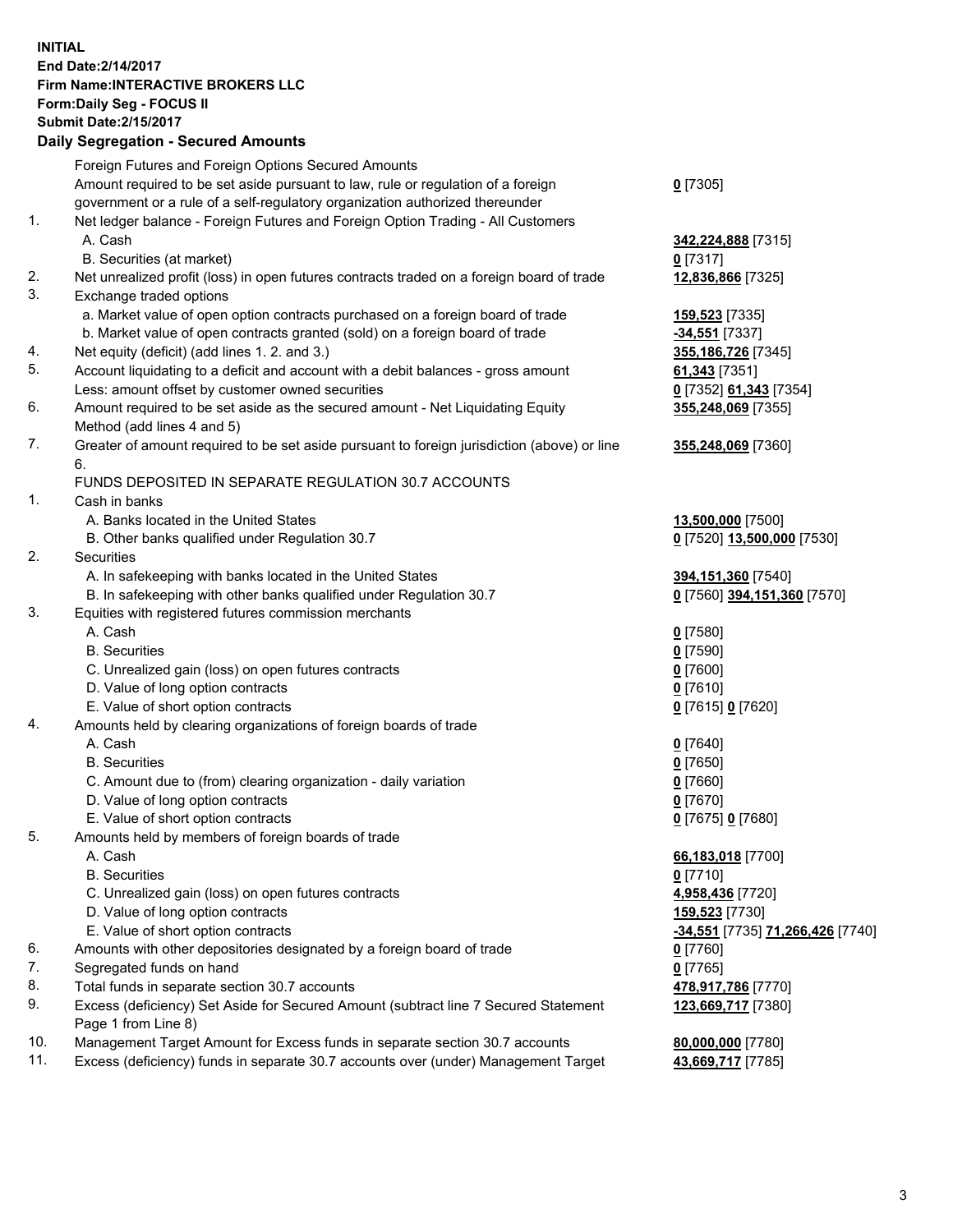**INITIAL End Date:2/14/2017 Firm Name:INTERACTIVE BROKERS LLC Form:Daily Seg - FOCUS II Submit Date:2/15/2017 Daily Segregation - Segregation Statement** SEGREGATION REQUIREMENTS(Section 4d(2) of the CEAct) 1. Net ledger balance A. Cash **3,368,927,129** [7010] B. Securities (at market) **0** [7020] 2. Net unrealized profit (loss) in open futures contracts traded on a contract market **-143,438,191** [7030] 3. Exchange traded options A. Add market value of open option contracts purchased on a contract market **113,798,609** [7032] B. Deduct market value of open option contracts granted (sold) on a contract market **-204,697,083** [7033] 4. Net equity (deficit) (add lines 1, 2 and 3) **3,134,590,464** [7040] 5. Accounts liquidating to a deficit and accounts with debit balances - gross amount **173,755** [7045] Less: amount offset by customer securities **0** [7047] **173,755** [7050] 6. Amount required to be segregated (add lines 4 and 5) **3,134,764,219** [7060] FUNDS IN SEGREGATED ACCOUNTS 7. Deposited in segregated funds bank accounts A. Cash **79,626,498** [7070] B. Securities representing investments of customers' funds (at market) **1,971,885,575** [7080] C. Securities held for particular customers or option customers in lieu of cash (at market) **0** [7090] 8. Margins on deposit with derivatives clearing organizations of contract markets A. Cash **20,462,852** [7100] B. Securities representing investments of customers' funds (at market) **1,389,078,675** [7110] C. Securities held for particular customers or option customers in lieu of cash (at market) **0** [7120] 9. Net settlement from (to) derivatives clearing organizations of contract markets **-9,844,156** [7130] 10. Exchange traded options A. Value of open long option contracts **114,050,132** [7132] B. Value of open short option contracts **-204,949,776** [7133] 11. Net equities with other FCMs A. Net liquidating equity **0** [7140] B. Securities representing investments of customers' funds (at market) **0** [7160] C. Securities held for particular customers or option customers in lieu of cash (at market) **0** [7170] 12. Segregated funds on hand **0** [7150] 13. Total amount in segregation (add lines 7 through 12) **3,360,309,800** [7180] 14. Excess (deficiency) funds in segregation (subtract line 6 from line 13) **225,545,581** [7190] 15. Management Target Amount for Excess funds in segregation **155,000,000** [7194]

16. Excess (deficiency) funds in segregation over (under) Management Target Amount Excess

**70,545,581** [7198]